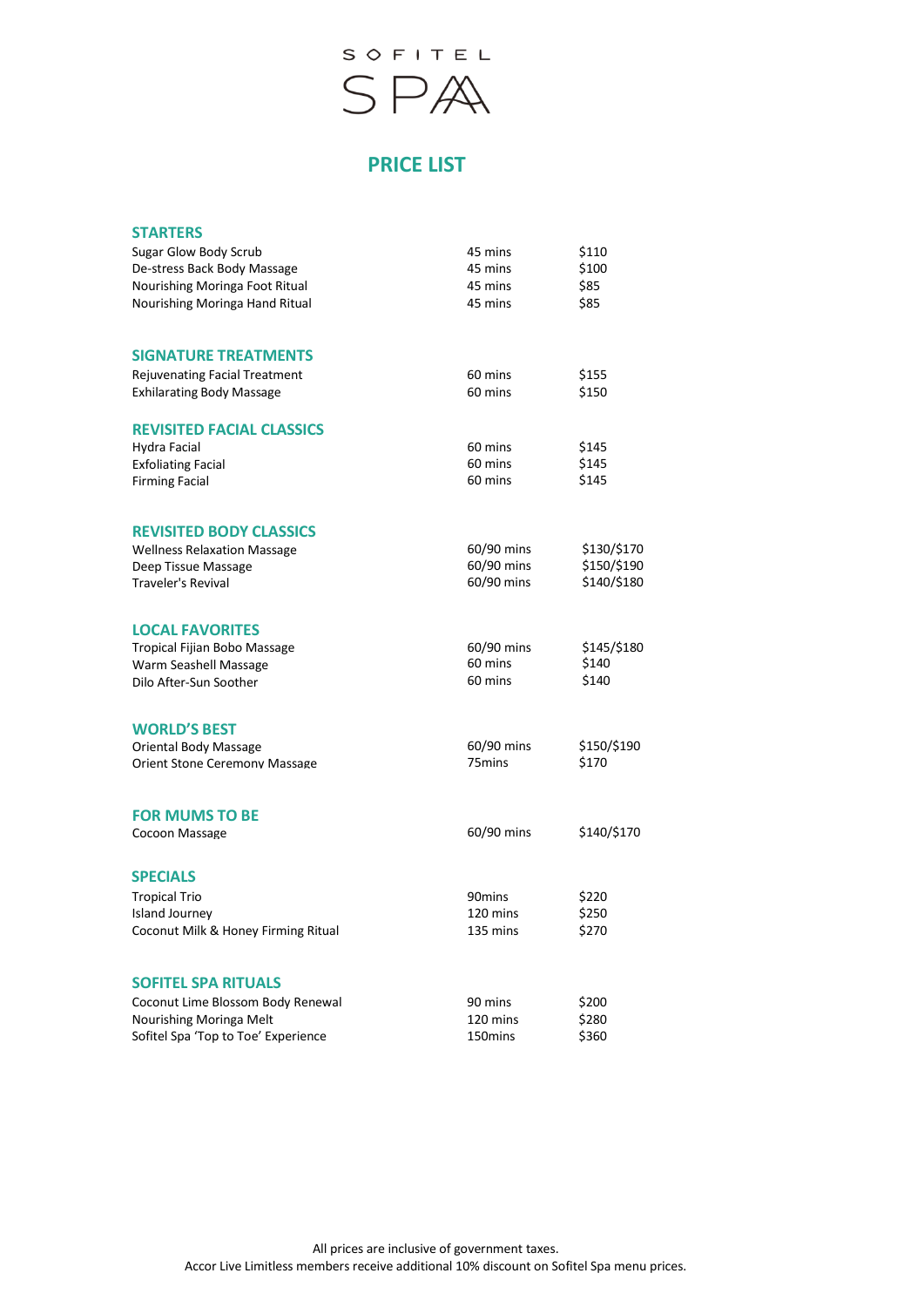| <b>MALE ON THE GO</b>              |                    |             |
|------------------------------------|--------------------|-------------|
| Mana'ia Body Buff                  | 45 mins            | \$110       |
| A Gentleman's Escape               | 120 mins           | \$300       |
| <b>Purifying Facial</b>            | 60 mins            | \$150       |
| Mana'ia Foot Ritual                | 45 mins            | \$85        |
| Mana'ia Hand Ritual                | 45 <sub>mins</sub> | \$85        |
| <b>DESSERT</b>                     |                    |             |
| Scalp Massage                      | 20 mins            | \$50        |
| Foot Massage                       | 30 mins            | \$60        |
| De-stress Scalp & Shoulder Massage | 30 mins            | \$80        |
| <b>Instant Glow Facial</b>         | 30 mins            | \$100       |
| <b>COUPLES RETREATS</b>            |                    |             |
| Duo - His and Her                  | 120 mins           | \$460       |
| Orange Blossom Couples' Retreat    | 120 mins           | \$460       |
| Couples Massage                    | 60/90 mins         | \$270/\$400 |

## **SOFITEL SALON**

### **CREATIVE CUTS**

| Child hair cut (under 12 yrs. Old) | 45 <sub>mins</sub> | \$15                |
|------------------------------------|--------------------|---------------------|
| Teen hair cut (13 to 17 Yrs. Old)  | 45 <sub>mins</sub> | \$25                |
| Men's hair cut                     | 45 <sub>mins</sub> | \$30                |
| Ladies hair cut                    | 60 <sub>mins</sub> | \$49                |
| <b>COLOUR ME</b>                   |                    |                     |
| <b>Bleach and Tone</b>             | 90 <sub>mins</sub> | \$150               |
| Full head highlights               | 120mins            | \$195               |
| Half head Highlights               | 75 <sub>mins</sub> | \$150               |
| Quarter head highlights            | 50 <sub>mins</sub> | \$130               |
| <b>Full Hair Colour</b>            | 60 <sub>mins</sub> | \$140               |
| Permanent/semi-permanent retouch   | 60 <sub>mins</sub> | \$125               |
| Toner                              | 30 <sub>mins</sub> | \$80 (price varies) |

#### **HAIR TREATMENTS**

| Keratin Smoothing Treatment  | 180 <sub>mins</sub> | \$295 (price varies) |
|------------------------------|---------------------|----------------------|
| Powerplex Express Treatment  | 30 <sub>mins</sub>  | \$85                 |
| Powerplex #1 n #2 Treatment  | 45 mins             | \$110                |
| <b>Protein Treatment</b>     | 45 mins             | \$90                 |
| Permanent Hair Straightening | 180 <sub>mins</sub> | \$295 (price varies) |
|                              |                     |                      |

#### **FINISHING TOUCHES**

| Shampoo and Blow Dry     | 45 mins | \$75 (price varies)  |
|--------------------------|---------|----------------------|
| Style Curl or Straighten | 30 mins | S60                  |
| Makeup                   | 45 mins | \$130 (price varies) |

\*Prices may vary dependent on hair length and product selection. \*

Please make an appointment for a complimentary hair consultation prior to any color or hair treatment services or ask your stylist for a quote.